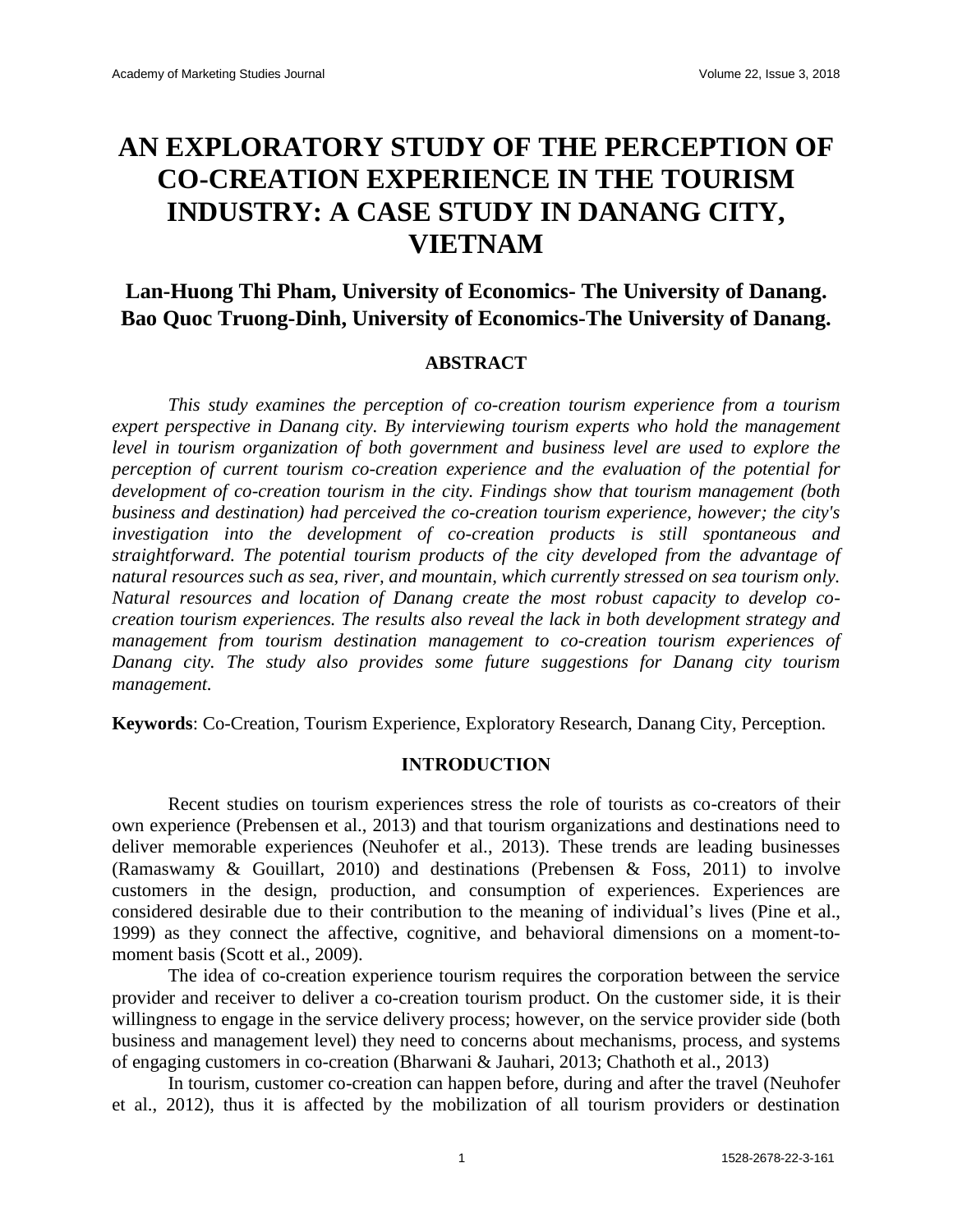management's networks and processes to encourage the participation of tourists in the generation value (Ciasullo & Carrubbo, 2011; Eraqi, 2010). The tourism services providers and management need to recognize and understand that co-creation not only come from the tourist participation but also from the effort to create a co-creation-oriented environment from the tourist providers side. The interaction between customer and service provider systems is essential in co-creation tourism experience. Thus, tourism business management is urged to focus attention on the analysis of the process rather than only on the outcome of co-creation (Grissemann & Stokburger, 2012). Similarly, the destination management is challenged to develop new thinking in tourism development strategy to create the system and policy support for creating co-creation experience.

Danang city is well-known as tourism city of Vietnam thus the city is expected to create a healthy tourism industry that concentrates on co-creation tourism experience. To achieve this goal, the city's business and management in tourism should comprehend about current and potential tourism of Danang before thinking about how to develop. However, in our knowledge, the co-creation tourism is still a new topic and unfamiliar in Vietnam tourism industry. The perception of tourist providers about co-creation tourism still needs to concern. Thus, we raise a question on how does tourist organization/destination business and management in Danang city recognize the co-creation tourism products, and their evaluation of current co-creation tourism experience in the city.

Hence, this study aims to investigate the perception and evaluation of tourism practices creating co-creation experiences of Danang city. The study begins with the brief of literature related with co-creation experience in tourism. The research method was discussed, and the findings were provided later. Conclusions and implications also were reported in this paper.

## **LITERATURE REVIEW**

## **Tourism Experience and Co-Creation**

Co-creation theory (Prahalad & Ramaswamy, 2004) emphasized the active role of customers in creating co-creation experience. Notably, the consumer is an active participant rather than a passive recipient (Morgan, 2006). The experiences were created through the interaction between visitors, organizers, performers, and local businesses. In tourism context, tourism co-creation was defined as a relationship between producer and consumer (Azevedo, 2009), or the contribution of consumers in the design of the experience to create value for themselves (Haahti, 2006). Thus, the co-creation of experience requires the involvement of tourist and tourism service provider in creating and delivering service. Andrades and Dimanche (2014) argued that tourist involves in the activities meeting their interests and capturing their attention. It is found to be very important for co-creation.

Adapting the experience economy literature in the tourism context, co-creation of experience by visitors coming from the co-production, personalization, and engagement with tourism destination or providers (Minkiewicz et al., 2014). Tourist can create their unique and personal experience by co-creating with services providers before, during and after the service delivery process (Neuhofer et al., 2012). Developing from psychology-based, Campos et al. (2018) proposed the definition of co-creation tourism experience: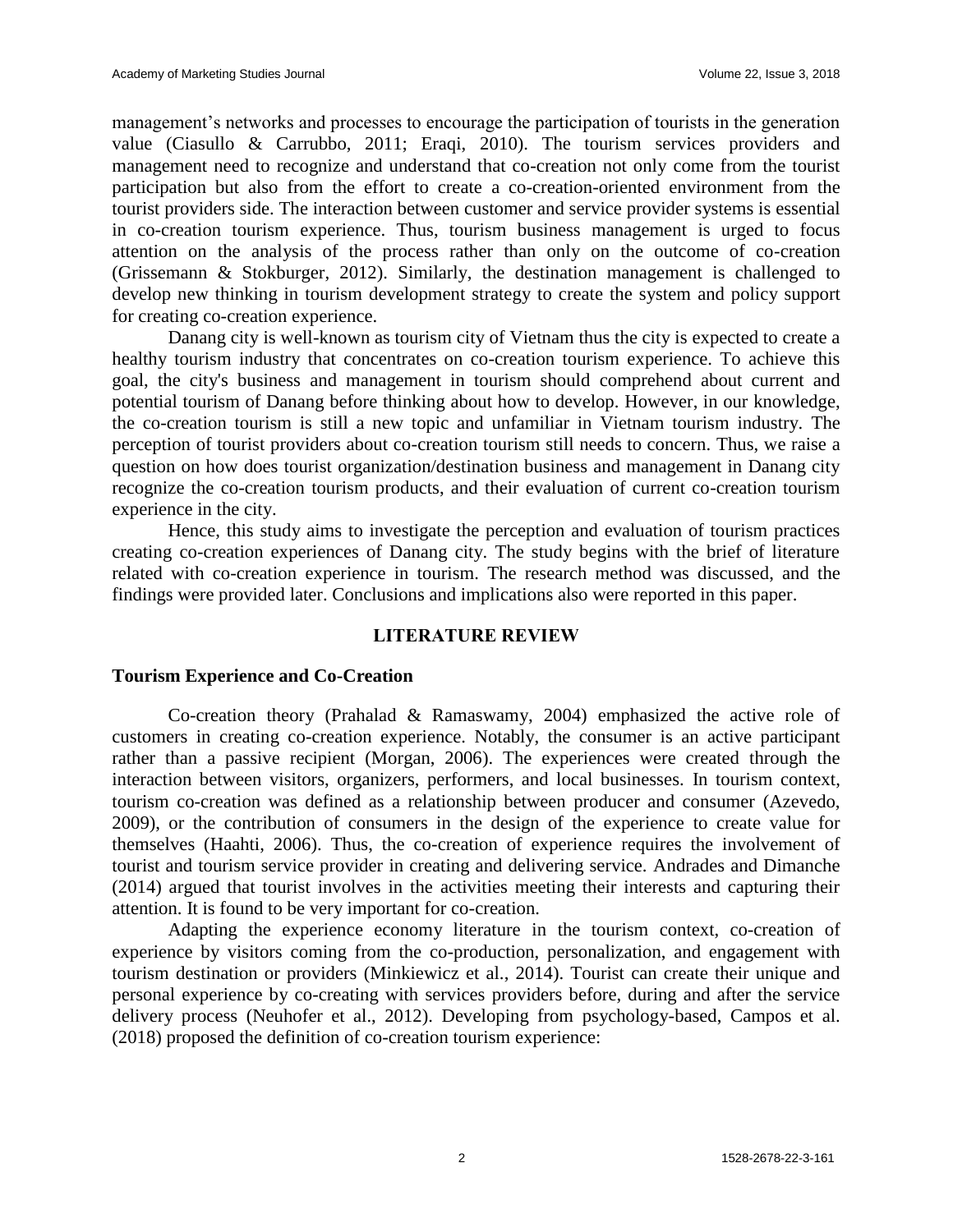"A *co-creation tourism experience is the sum of the psychological events a tourist goes through when contributing actively through physical and/or mental participation in activities and interacting with other subjects in the experience environment*."

The other subjects in experience environment involve the participation of other tourists, destination (both servicescape and policy), tourism provider (both hospitality and travel providers). The effect of experiencescape (e.g. physical, social and organizational) on cocreation tourism experiences can lead to creating experience memorability of tourist (Campos et al., 2016). Thus, co-creation is not just come from the tourist side only; it has been the corporation between tourist provider, consumer, and the most important is tourism environment that can build from both tourist organization and destination management.

## **Previous Research in Co-Creation Tourism Experience**

The theoretical and empirical studies of co-creation in the context of tourism have increasingly examined in recent years. The previous studies in the tourism literature concentrated to co-creation in both theoretical (Scott et al., 2009) and applied perspective (Bertella, 2014; Mathisen, 2013). The scope varies from specific tourism experiences contexts (Bertella, 2014) to wide industry or destinations analyses (Eraqi, 2010). Co-creation in tourism studies has been used to explain the changes in tourism supply chain (Räikkönen & Honkanen, 2013), analyses destination experience (Zouni & Kouremenos, 2008), customer satisfaction with destination, memorable tourism experiences and new approaches to marketing (Lichrou et al., 2008).

Previous studies in tourism co-creation can divide into two main perspectives. The first is tourism supplier perspective that includes tourism business organization and destinations. In tourism destination and organization points of view, they share the vision of co-creation as a business orientation and strategy towards competitiveness to be dealt with management and marketing principles and thinking (Campos et al., 2018). In both, the concern includes mechanisms, processes, and systems of engaging tourists in co-creation (Ciasullo & Carrubbo, 2011) so that they can live a memorable consumption experience. With this thinking, co-creation can be thought of as occurring before, during and after the travel (Neuhofer et al., 2013) and its affected by the mobilization of all organization's or destination's networks and processes to encourage tourist participation and interaction to generate the total value and well-being (Ciasullo & Carrubbo, 2011; Eraqi, 2010). However, tourists need to uses their resources (i.e. knowledge, time and creativity) in contextual, personalized, and interactive experiences to gain value of co-creation.

As a business orientation, co-creation involves willing to participate in the design, production, and consumption of experience with tourism provider (Eraqi, 2010; Zouni & Kouremenos, 2008) or to collaborate with the tourism provide in creating new products or services (Santos & Rodriguez, 2013). To apply the co-creation tourism mindset, the management operation is required changes to management and staff behaviors and competencies (Haahti, 2006; Lugosi & Walls, 2013). For example, the frontline staff is essential to facilitate co-creation activities due to their interaction with the customer. However, internal marketing activities are needed to help foster their willing to co-creation and build a co-creation culture in the company that encourages their participation in service design and improvement (Santos & Rodriguez, 2013).

The second perspective is the consumer or tourist perspective. In the relationship between producers (tourism organization and destination) and consumers (tourists), consumers are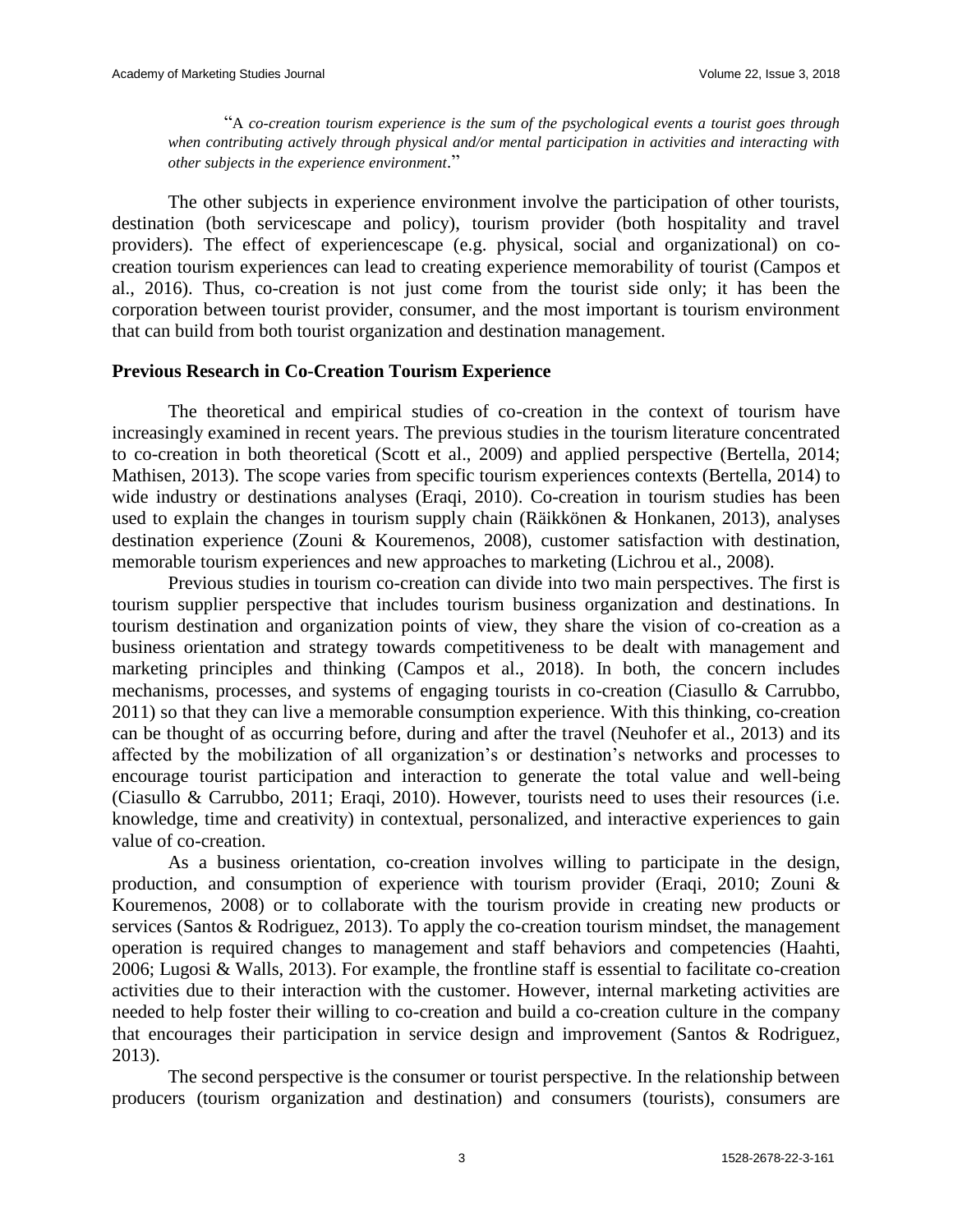described as co-creators of value (Li & Petrick, 2008) through their engage in design, produce, and consume the products or services (Zouni & Kouremenos, 2008) in their consumption experiences. In another word, the tourist perspective analyses the co-creation in tourist sphere, encompassing the psychology and behavior involved in experiences, before, during and after the travel (Campos et al., 2018).

## **RESEARCH METHOD**

## **Research Setting**

This research was conducted at Danang city, a tourism city in the middle of Vietnam; the city was given the title "*the best city for living*" in Vietnam. Danang city was known as an attractive destination for both international and domestic tourists in the country, with famous and beautiful beaches, abundant natural resource (i.e. river, mountain, sea), well-developed tourism infrastructure, and stable social and political environment (Wang et al., 2017). Danang has developed a diversity of tourism products including sea tourism, river tourism, cultural tourism, ecotourism, business tourism, and travel to visit relatives. Moreover, Danang provides different types of services with various products with the aim of meeting the diverse needs of tourists, such as excursion services, food service, accommodation services, shopping service and services for leisure and entertainment. In addition to that, after successful host for APEC 2017, Danang rise as a right place for MICE tourism in Vietnam.

## **Data Collection**

Qualitative interviews are a data collection tool adequate to qualitative research design (Finn et al., 2000; Jennings, 2005). This method is based on the assumption that human subjects (respondents) can account for their own experience and meanings, shape situations and events, and are not mere passive respondents to external stimuli (Finn et al., 2000).

Qualitative interviews are considered suitable for developing knowledge, understanding, and learning because they use an exploratory approach to find the phenomena (Jennings, 2005). The information gained from the interview process of respondents is valuable information for the development of a subsequent quantitative data collection instrument (Dong & Siu, 2013).

In this study, the primary data were obtained from semi-structured questionnaire through in-depth interviews conducted to how tourism experts (the person who hold the management position in tourism-related organizations and companies) expressed and reflected their thinking, perceptions, and thoughts about the co-creation tourism experiences in the tourism strategy of Danang city.

The sampling procedure adopted the snowball sampling method, which is relevant to the research objectives or who is expertise about the research topic (Jennings, 2005; Ritchie et al., 2013). With the snowball sampling, the previous respondents were asked to introduce another one that they think suitable for the research topic. Because this research targeted the experts, who have extensive knowledge and experience in running the tourism business or state management.

In this case, there are ten respondents involving in this research reflect the diversity in many aspects of tourism (e.g. travel agent, hospitality, restaurants, state and non-state management level, and professional association). Respondents were chosen to represent a mix of gender, age, and working areas. As seen in Table 1, respondents were approximately equal numbers of male and female (six male and four female) and from 31 to 63 years old who has a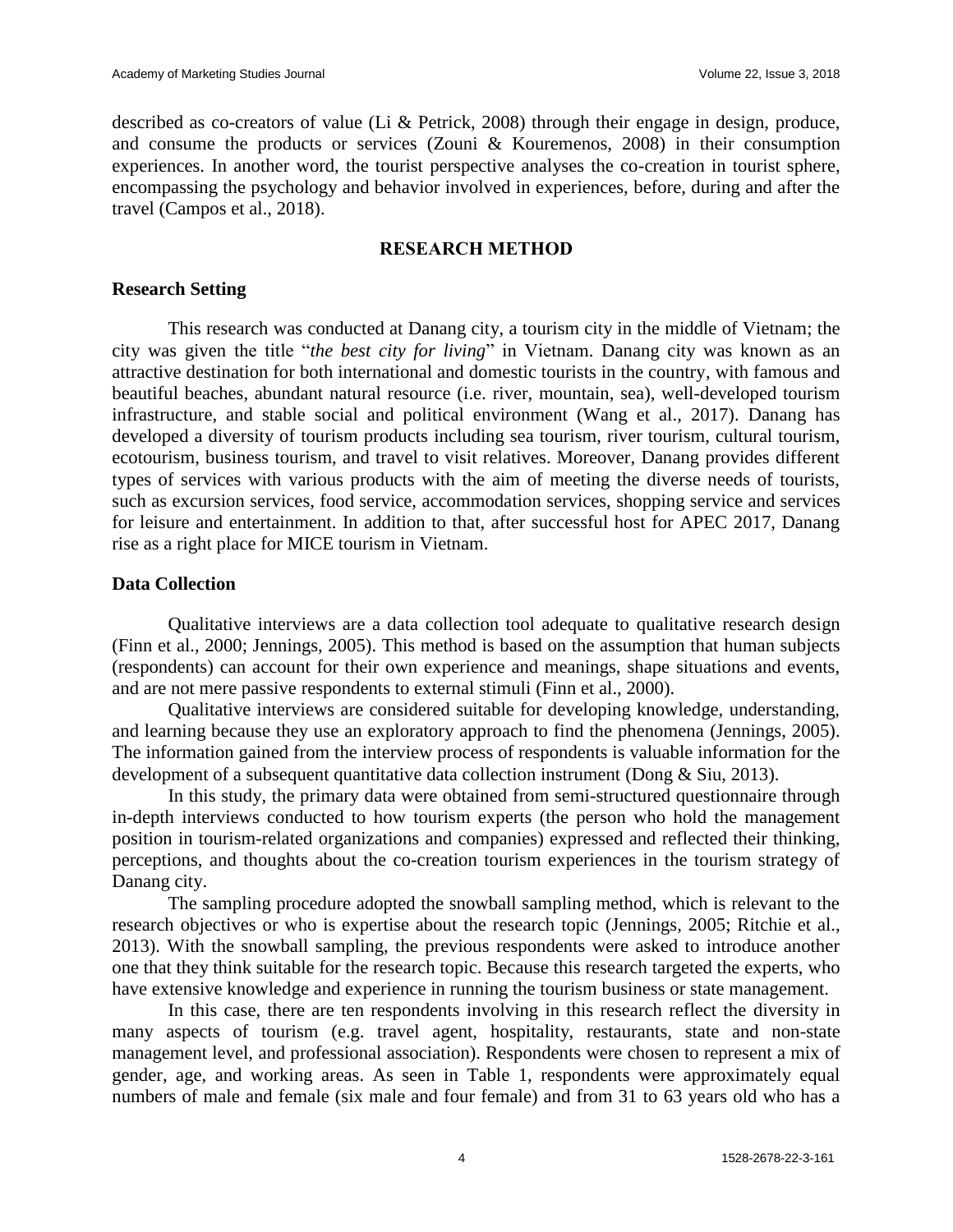management position. Name of respondents was changed to the Latin alphabet for a private purpose.

The interview was conducted between December 10 and December 20, 2017 (Raining Season) at respondent's office. This time is suitable for an interview with the managers of the tourism companies due to the lower visiting rate period; the respondents have more time to spend on the interview process.

## **Respondent's Profile**

| Table 1<br>THE RESPONDENT INFORMATION |        |     |                                                                           |                    |  |  |  |
|---------------------------------------|--------|-----|---------------------------------------------------------------------------|--------------------|--|--|--|
| <b>Respondents</b>                    | Gender | Age | Genre                                                                     | <b>Position</b>    |  |  |  |
| A                                     | Male   | 51  | Travel Agency, Hospitality and Restaurant                                 | Vice President     |  |  |  |
| B                                     | Male   | 41  | Travel Agency, Hospitality and Restaurant                                 | Vice President     |  |  |  |
| $\mathbf C$                           | Male   | 64  | Hospitality (five-star beach resort)                                      | <b>CEO</b>         |  |  |  |
| D                                     | Male   | 61  | Hospitality (three-star hotel in the central city)                        | <b>CEO</b>         |  |  |  |
| E                                     | Female | 44  | Destination Management (state level)                                      | Vice President     |  |  |  |
| $\mathbf{F}$                          | Male   | 59  | Tourism Association, Destination Management (non-state<br>level)          | Chair              |  |  |  |
| G                                     | Female | 35  | Destination Management (state level)                                      | Department<br>Head |  |  |  |
| H                                     | Female | 35  | Destination Management (state level)                                      | Vice Director      |  |  |  |
|                                       | Female | 51  | Hospitality (five-star hotel in the central city), Tourism<br>Association | <b>CEO</b>         |  |  |  |
|                                       | Male   | 45  | Tourism, Training and Tourism Association                                 | <b>CEO</b>         |  |  |  |

#### **Interview Process**

The interviewing process followed the Jennings (2005) guidelines to qualitative interviewing. Preparation for the interviews involved several procedures and decisions. Firstly, the researchers directly contacted respondents and arranged the time for the meeting. Secondly, the researchers informed about the purpose of the study and asked for recording all the discussion before the interviewing process begins. During the interviews, researchers applied active, interpretive, and process listening, as recommended by Jennings (2005). All the interviewing was recorded, all communication materials were composed of transcriptions of oral communication, and some notes were taken regarding paralinguistic communication captured during recording (voice pitch, volume, pauses, laughter). The duration of the conversations, ranging from 45 to 80 min, depending on the responses from the participants, was found sufficient to allow all relevant information to emerge and achieve data saturation. Interviews were in Vietnamese, and the main questions were showed in Table 2.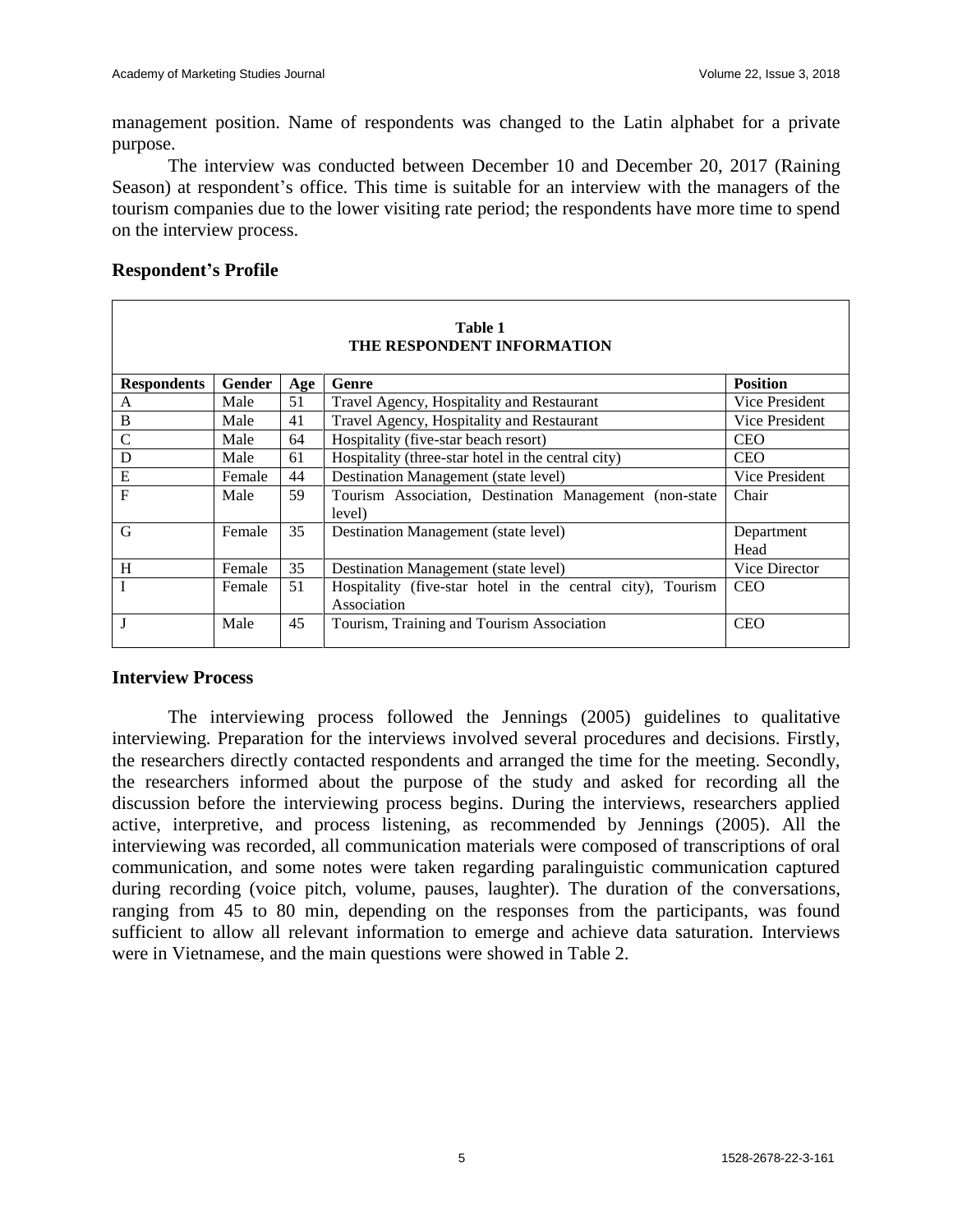| THEMES, QUESTIONS, AND POUGS USED IN THE INTERVIEWS                  |                                                                                                                                                                                                                                                                                                                                                                                                                                                                                                                                                                                                                                                                                                     |                                                                                                                                                                                                          |  |  |  |  |
|----------------------------------------------------------------------|-----------------------------------------------------------------------------------------------------------------------------------------------------------------------------------------------------------------------------------------------------------------------------------------------------------------------------------------------------------------------------------------------------------------------------------------------------------------------------------------------------------------------------------------------------------------------------------------------------------------------------------------------------------------------------------------------------|----------------------------------------------------------------------------------------------------------------------------------------------------------------------------------------------------------|--|--|--|--|
| <b>Theme</b>                                                         | <b>Questions</b>                                                                                                                                                                                                                                                                                                                                                                                                                                                                                                                                                                                                                                                                                    | <b>Focus</b>                                                                                                                                                                                             |  |  |  |  |
| <b>Perception about</b><br>current co-creation<br>tourism experience | How does tourist organization/destination recognize the co-<br>creation tourism products?<br>(1) What is the tourism product of Danang city? Which one are<br>the most interesting and attracting with a tourist?<br>(2) How do you understand bout tourist experiences? Give some<br>example of the experiences that tourist can get in Danang city.<br>(3) Which one are memorable experiences?<br>(4) Does Danang have co-creation tourism products? Does it<br>create memorable experiences?<br>(5) What are programs or products in both state level and<br>company level allowing tourist to engage with tourism<br>providers to develop memorable experiences in co-creation<br>value chain? | Understanding of<br>$\bullet$<br>respondents about<br>co-creation in<br>tourism<br>experiences.<br>List current tourism<br>l.<br>products in Danang<br>city that contains<br>co-creation<br>experiences. |  |  |  |  |
| <b>Evaluating the</b>                                                | How you evaluate the current tourism products of Danang                                                                                                                                                                                                                                                                                                                                                                                                                                                                                                                                                                                                                                             | <b>Evaluation of Danang</b>                                                                                                                                                                              |  |  |  |  |
| potential of co-                                                     | city creating co-creation experiences?                                                                                                                                                                                                                                                                                                                                                                                                                                                                                                                                                                                                                                                              | city tourism products                                                                                                                                                                                    |  |  |  |  |
| creation tourism<br>experience                                       | (1) Which experiences you think is the most memorable with<br>tourist in Danang?<br>Which products in your company create a co-creation tourism<br>experiences? (for business respondents)<br>(2) Which actions or strategies you create to promote the co-<br>creation tourism experiences for Danang city? (for authority<br>respondents)<br>(3) Do you think the government care and support local<br>business to provide the co-creation tourism products for tourist<br>in Danang city?<br>(4) What is a government strategy to promote the development                                                                                                                                        | that concentrated on<br>building co-creation<br>experiences.                                                                                                                                             |  |  |  |  |
|                                                                      | of co-creation tourism in tourist providers in Danang city?                                                                                                                                                                                                                                                                                                                                                                                                                                                                                                                                                                                                                                         |                                                                                                                                                                                                          |  |  |  |  |

#### **Table 2 THEMES, QUESTIONS, AND FOCUS USED IN THE INTERVIEWS**

# **FINDINGS AND DISCUSSION**

In this section, the results confirmed the questions that stated at the beginning of the study. The perception of strong tourism products of Danang city concentrating in co-creation experience showed the majority supporting for sea and the combination of sea, mountain, and river in eco-tourism. The advantage and drawback of each tourism products were revealed *via*  analyzing the respondent's data.

# **Perception about Tourism Practices That is Potential to Develop Co-Creation Experience in Danang City**

Researchers scan more than 50 pages of text data to count the keywords and build the central themes of the results. There are five central themes were revealed, and the findings were presented in Table 3, follow these themes.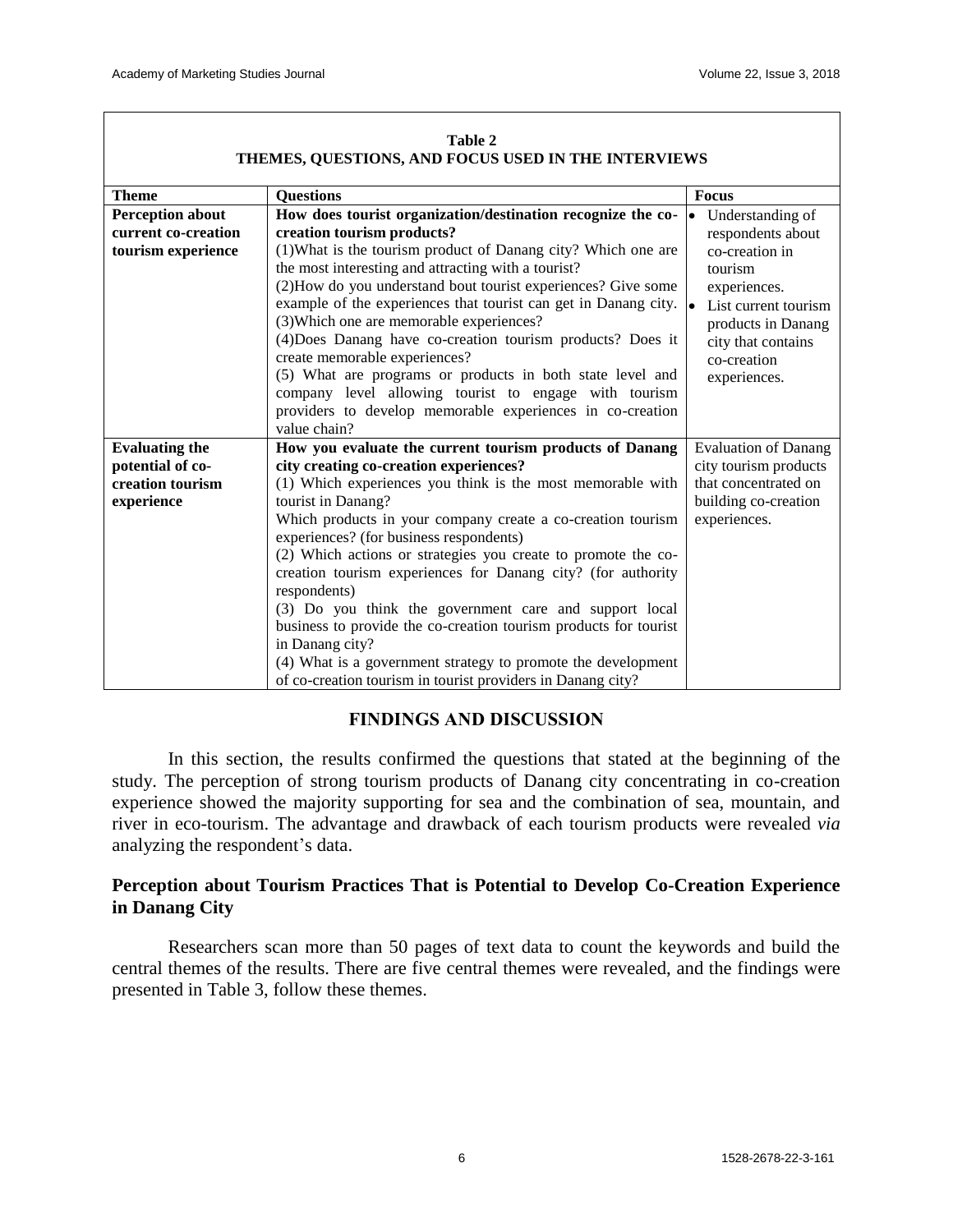| <b>Themes</b>                                           | <b>Keywords</b>                                        |  |  |  |  |  |
|---------------------------------------------------------|--------------------------------------------------------|--|--|--|--|--|
|                                                         | Sea and related to the sea (e.g. sand, seafood, beach) |  |  |  |  |  |
|                                                         | Leisure                                                |  |  |  |  |  |
|                                                         | Sea sport activities                                   |  |  |  |  |  |
|                                                         | Diving                                                 |  |  |  |  |  |
| The combination of sea, mountain, a river in ecotourism | Seacoast                                               |  |  |  |  |  |
|                                                         | Seafood                                                |  |  |  |  |  |
|                                                         | River                                                  |  |  |  |  |  |
|                                                         | Mountain                                               |  |  |  |  |  |
|                                                         | Near Hue and Hoi An                                    |  |  |  |  |  |
|                                                         | Good transportation                                    |  |  |  |  |  |
| Great location for tourism experience                   | $\overline{W}$ ell infrastructure                      |  |  |  |  |  |
|                                                         | Diversity tourism places                               |  |  |  |  |  |
|                                                         | Value                                                  |  |  |  |  |  |
|                                                         | Local culture                                          |  |  |  |  |  |
|                                                         | Heritage                                               |  |  |  |  |  |
|                                                         | History/ historical monument                           |  |  |  |  |  |
| Cultural and spiritual tourism                          | Pagoda/church                                          |  |  |  |  |  |
|                                                         | Living style                                           |  |  |  |  |  |
|                                                         | Cham/ Cham culture                                     |  |  |  |  |  |
|                                                         | Museum                                                 |  |  |  |  |  |
| <b>MICE</b> tourism                                     | High-quality infrastructure                            |  |  |  |  |  |
|                                                         | Good service quality                                   |  |  |  |  |  |
|                                                         | Han River                                              |  |  |  |  |  |
| River tourism                                           | Co-Co river                                            |  |  |  |  |  |
|                                                         | Waterway transportation                                |  |  |  |  |  |

#### **Table 3 SUMMARY KEYWORDS RELATED TO TOURISM PRODUCT IN DANANG CITY**

The combination of sea, mountain, river in ecotourism-current the most developed product

As a tourism and hospitality city, Danang has potential to develop ecotourism because the advantaged of natural condition that includes sea, mountain, and river in the city. Currently, the city investigates more in sea tourism. However, the river and mountain also show their potential.

According to the data analysis, all respondents mentioned the sea as a most robust tourism product of Da Nang city, with the word "*sea*" repeatedly appears in text data. G (female, 35 years, and destination management) mentioned sea as the strength of Danang tourism

"*On marine tourism products can be said is not only characteristic of Da Nang tourism. However, tourism products related to sea receive large investment from local businesses. I think Da Nang has a beautiful sea, compared with other places. I think the sea is a unique product and attractive to visitors when coming to Da Nang*."

Continuing with this line, other respondents also expressed their support about considering "*sea*" as the most potent product of Danang tourism industry.

I (female, 51 years old, CEO of the five-star hotel) also expressed her opinion that:

"*Especially we have the sea. Everyone that talks to Danang are like going to the sea only. However, to stand on the concept of her, to save the guests back to the only sea, the people come and return so many times because they like the sea. They come back not because Ba Na, they turn Not because*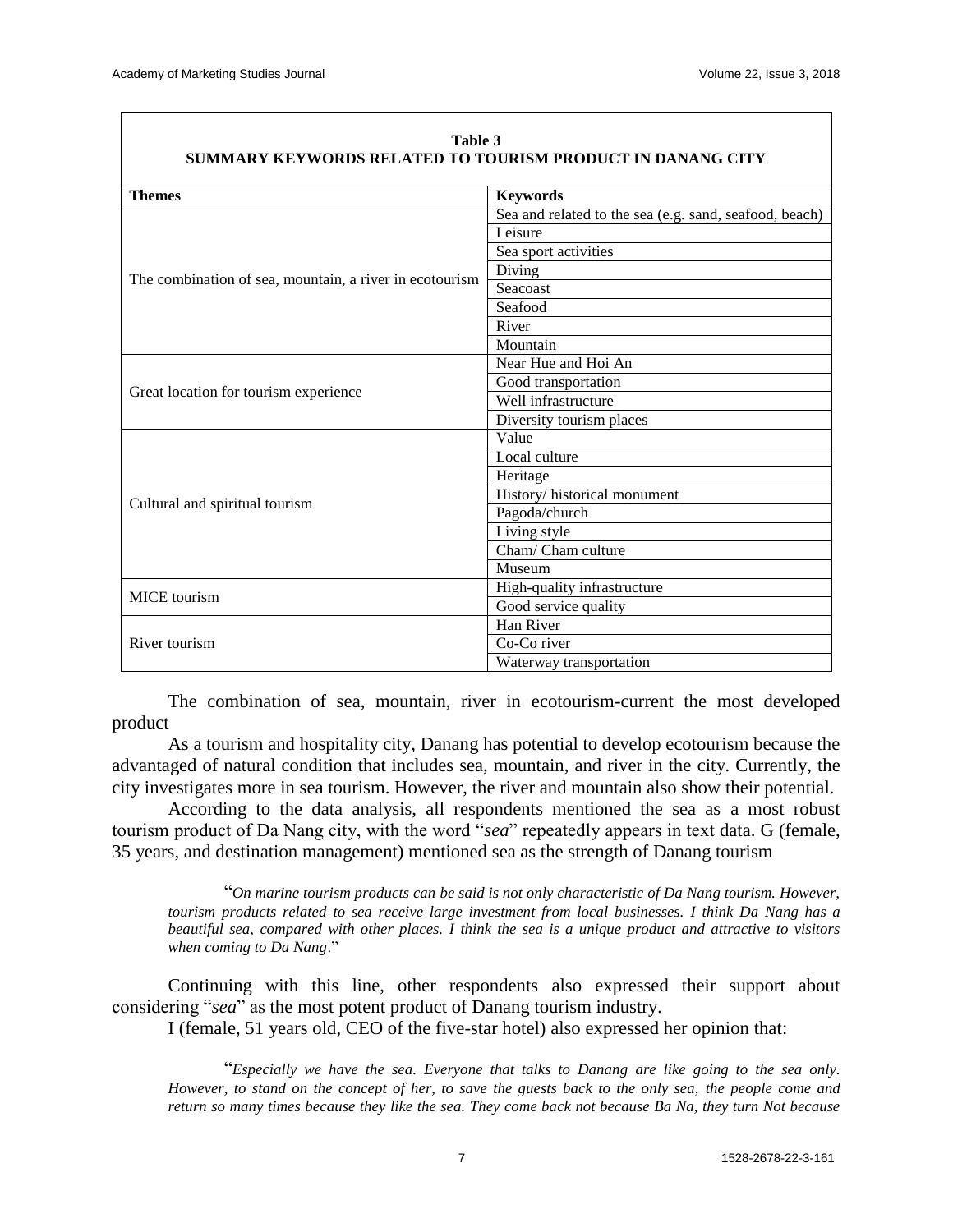*of delicious food or not because of Ba Na Hill or Linh Ung Pagoda or something else that just because of the only sea*."

In our data, the other products that develop base on "*sea*" were mentioned. The respondents also highlight that the ecosystem related to the sea is also important point of Danang tourism. J (male, 45 years old, CEO of travel agency) addressed "*the most prominent of Danang's sea is the marine ecology and infrastructure relating with beach, i.e., coast, beach resort. Also, C (male, 64 years old, CEO of five-star beach resort)*" said that:

*"The sea of Da Nang has a particular attraction regarding peaceful, beautiful beach, great sand, clean, more specifically management marine environment of the Da Nang government".*

A (male, 51 years old, Vice President of travel agency) thinks it will be a mistake if we do not count seafood as a feature tourism advantage of Danang comparing with other destinations. With the natural advantage and the developed fisheries, Danang city has potential to build tourism products based on the "*gift from the sea*" (D, male, 61 years old, central-city hotel CEO).

Beside beach, some respondents addressed the most durable products of Danang tourism is the combination of diversity products related with leisure, activities, visiting, food and festival (B, 41 years old, Vice-President Tourism agency). This diversity came from the "*great position*" of Danang that located in the middle of Vietnam World Heritage and had an international airport. He also added:

"T*he tourist highly recognize Danang city is the unique combination of sea, mountain, and river, all perfectly natural condition combine in one place, that make this city is unique.*"

After the interviewing analyze, the data showed that the majority of respondents considered "*sea*" as the primary product of Danang tourism. Also, another products and activities related to the sea also an advance (i.e. sea leisure, festivals, beach resorts and so on). Due to the unique natural resources containing sea, river, and mountain in one place, Danang has the advantage to combine these resources to develop diversified tourism products. This is the main reason allowing the city creates multiple tourism products, such as leisure, discovering nature, experiencing the culture, playing activities and so on.

## **Great location for tourism experience**

As a transportation hub for central Vietnam, DaNang located near several UNESCO World Heritage Sites, including the Imperial City of Hue, the Old Town of Hoi An, and the My Son (former Champa kingdom capital and religious central) ruins much of its tourist activity. Tourist come to Danang not only want to visit this city but also want to visit other tourism places then this city becomes a center of "*The Road of Heritage Sites in Central Vietnam*." The road links World Heritage Sites in the Middle of Vietnam, namely: Phong Nha-Ke Bang National Park (Quang Binh province), the ancient capital of Hue, ancient trade port city (old town) of Hoi An (Quang Nam province) and My Son Champa ancient capital.

## **Cultural and spiritual tourism**

Receiving the benefit from its location, Danang city also contains the diversity and fascinating culture. C (male, 64 years old, five-star beach resort) emphasized that: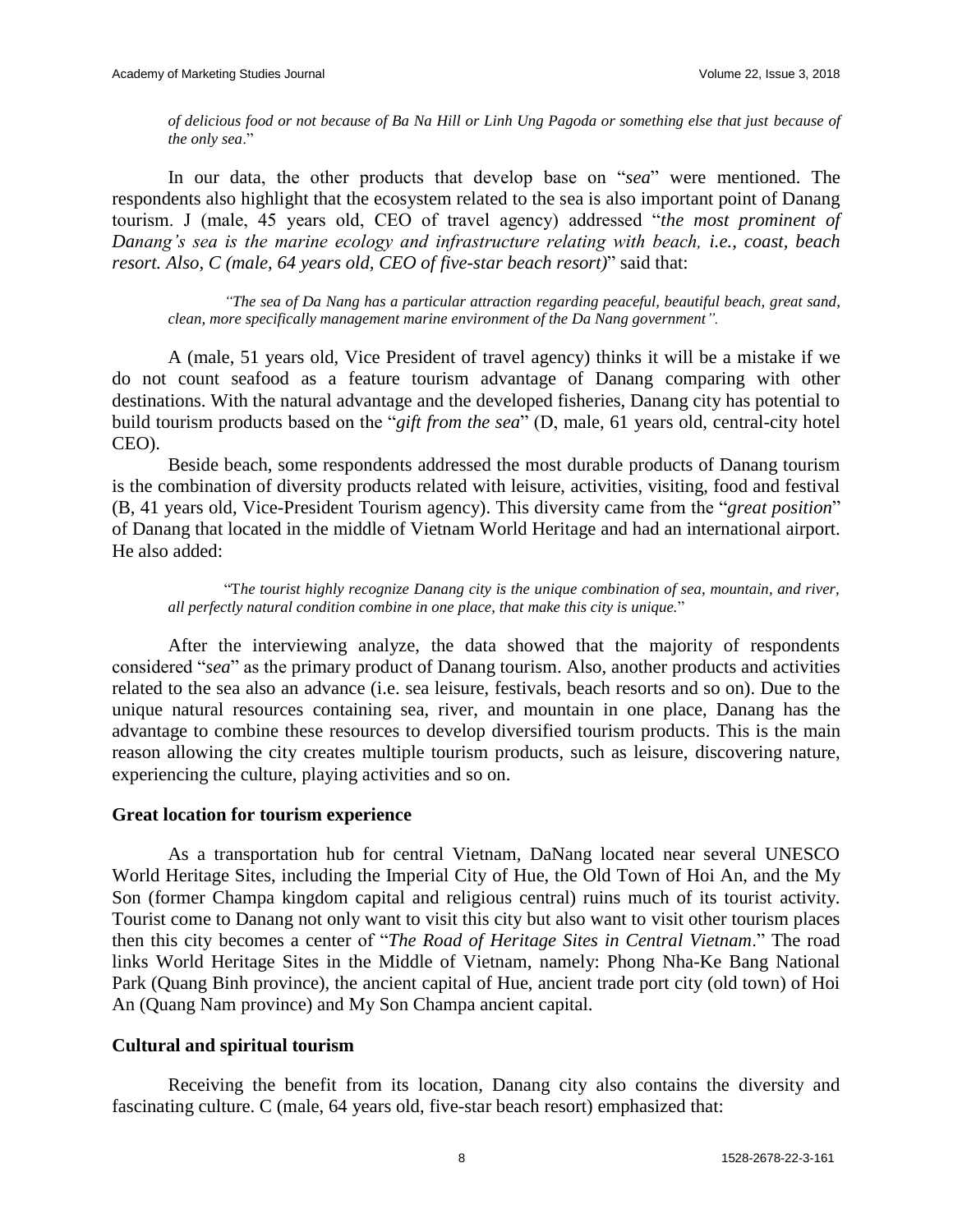"*Besides the value of natural resources, Danang is the place of two rich cultural flows. The first flow came from the North affecting Chinese culture, and the West flow contained an Indian cultural value. Danang city naturally has Champa cultural that dominated the central of Vietnam in the past. Danang has a mixed and diversified culture that can be good for attracting tourists who want to find about culture and local history*".

In addition to that in the North of the city has Katu people-a minority community of local ethnic people with specific cultural and living condition can be great for developing the combination between cultural and natural discovery (B, 41 years old, Vice-President Tourism agency). It is noticed that Danang city is a small city but a center for transportation, that why tourist usually came to Danang before going to other tourist places. J (male, 45 years old, tourism agency) argued that the tourist might not recognize the difference in borderline among tourism sides in several cities in the middle of Vietnam near Danang.

## **River tourism**

Danang's river systems are potential to become tourism products. The most famous river in Danang is Han River located in the central of the city. The river divided the city into two parts that create the advantaged in developing a landscape both side of the river. It is noticed that one of the characteristics of Danang city is "*the city of bridges*" because of the original of these bridge's architectures. For example, the Dragon Bridge attracted many visitors come to see and enjoy the ejection of fire and water from the dragon's head-the unique activity of this bridge in the weekend. The river is also a host and stage for the performances in International Firework Festival celebrated every year.

J (male, 41, CEO of tourism agency) thought the city is still lack in the number of tourism activates on the river. He suggested that the authority need to allow more develop tourism activates instead of just allowing some floating restaurant and tourism boat are exploiting the river. In addition to, the walking stress along two sides of the river demanded more activities to gain the attraction from tourists (G, female, 35 years old, state management for tourism).

## **MICE tourism**

"*Danang was chosen to host APEC 2017 is the strongest evidence to confirm for the MICE tourism of the city*" said by G (female, 35 years old, state management). Danang has many five-star hotel and resort that can offer extensive accommodation including indoor and outdoor venues with world-class service. For example, the infrastructure was built to serve for an APEC meeting will be used to developing MICE tourism in the city. J (male, 41, CEO of tourism agency) believed that Danang city has enough condition to host world-class level meeting or conference. The success of the celebration of APEC proved the capacity and the forte to host events and festivals. The evidence is the city was named as the city of exhibitions and events in Travel World Magazine in both 2015 and 2016 (C, male, 64 years old, CEO of five-star beach resort). In addition to, with the good position that is near other tourist attractions, Danang can develop MICE and connect with other types of tourism to support for the diversity of the city tourism products.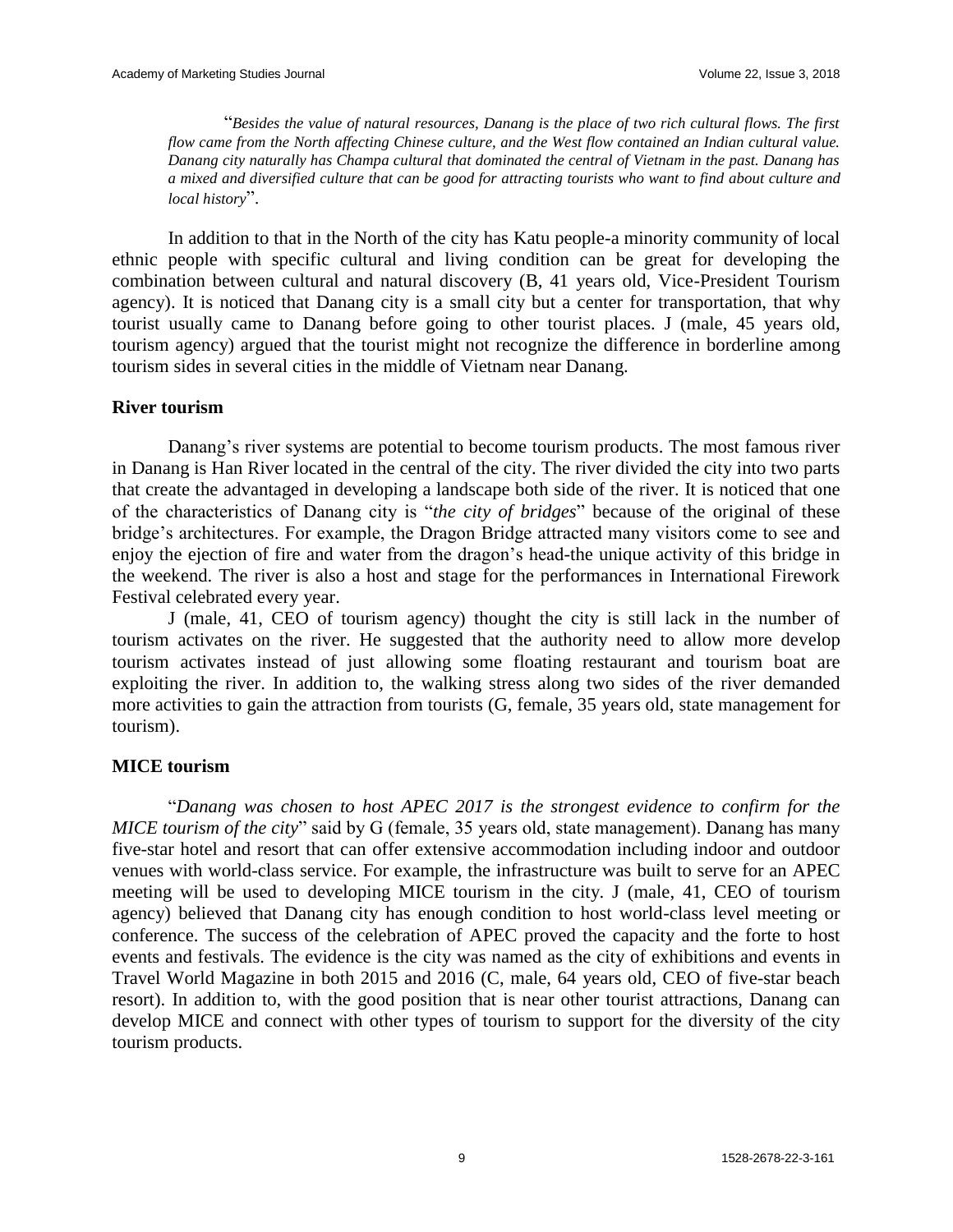### **Evaluation of Tourism Products Creating Co-Creation Experiences in Danang City**

The majorities of respondents knows and understand about co-creation tourism creating experiences that require the participation of tourists in the service delivery process. The respondents showed their perception of co-creation tourism products in Danang city. J (male, 45, CEO tourism agency) said:

"*We have a beautiful beach and a fisherman village; we can develop a co-creation tourism, I guess, for example, tourist can go to the sea in basket or ship with fisherman, try to use fishing-net*".

Also, tourist can learn how to make a dish with seafood and local vegetables. E (female, 44 years old and destination management) mentioned about some events celebrating recent years, namely International Marathon completion, Triathlon (Ironman 70), Asia Golf tourism convention 2017 that attracted the tourist to participate and gain experiences. In the business level, several co-creation experience activations like mountaineering in Marable Mountain, tracking Bach Ma National Park and Son Tra Mountain received the positive signs in tourism development. C (male, 64 years old, five-star beach resort) gave an example of how his company creates a memorable tourism experience through co-creation activities of tourist. He proved in this resort has a garden that tourist can grow their tree or plant and give the name for it. This plant is the local or protected pants in Vietnam that were encouraged to cultivate for protection and environment. He optimized that guested like this activity and will return in the future to watch their plant growing.

However, the respondents agreed that the development of co-creation tourism products in Danang city is spontaneous, occasional, small, undiversified and disconnected. Although several co-creation tourism already had in the city, it is just an effort of an individual business or single activities from the destination management. J (male, 41, CEO of tourism agency) thought in the city level (destination management) co-creation tourisms happened in significant events (e.g. color me run, international marathon or street musical festival), thus they are not able to celebrate more or in another activity, then it leads to the interrupt in co-creation tourism activities of the city. The respondents showed their concern about the big event might attract the massive people at the time, however, do not keep they visit at other time of the year. In the business level, co-creation may occasionally happen in a big organization (e.g. five-star resort/hotel) for their guest only, activities that encourage the engagement of community is not favorite in Danang tourism product (I, female, 51 years old, CEO of the five-star hotel).

About the size and frequency of co-creation tourism activities, the respondents also mentioned that the co-creation tourism products of Danang city are small and simple in both ideas and size, comparing with Hoi An (the old town-the most tourist attraction place in middle of Vietnam), We (Danang) still have a far distance (H, female, 35 years old, state tourism management). The tourism activities without the support and management of authority will be spontaneous and less professional. Agreeing with the destination management organization (DMO) need to take a role to establish, support and manage the development of co-creation tourism activities. J (male, 41, CEO of tourism agency) believed that DMO might know the form of co-creation however, not recognize its essential role in creating a co-creation tourism products entirely. He added:

"*DMO need to have real research about co-creation tourism and provide a strategy, policy and a professional team to lead this transformation*."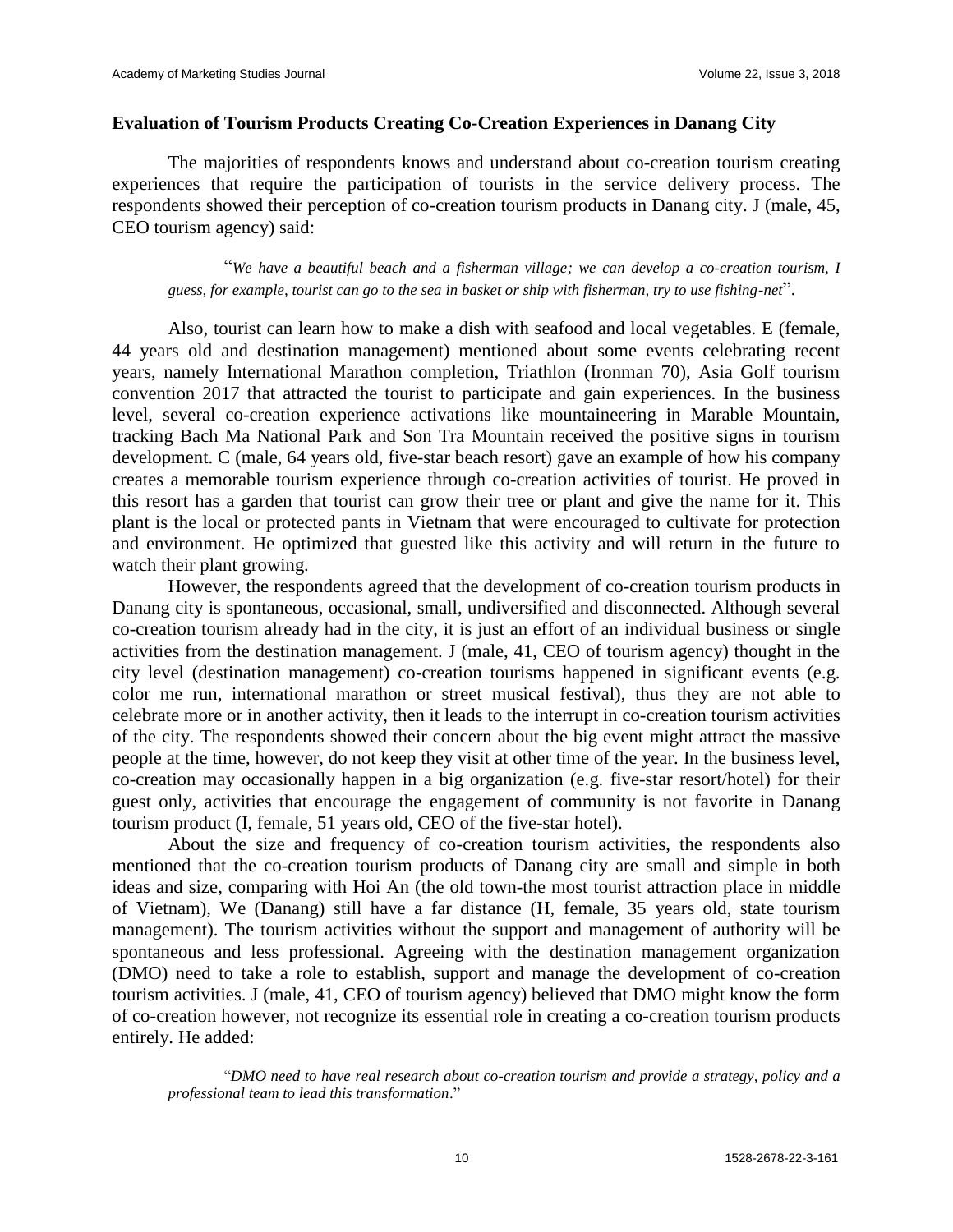The co-creation tourism required the change in the mindset of tourism management about the role of customers in the service delivery process, the role of the business organization in running the service and the role of DMO in managed and supported the co-creation tourism delivery.

The final drawback of co-creation tourism in Danang city was mentioned in the data is about the lack of community orientation of co-creation tourism products. The co-creation tourism is not just tourist viewing the history and culture in the beautiful museum (e.g. Champa Museum), it requires the real experiences that gain from engagement with the life, activities of local culture. C (male, 64 years old, five-star beach resort) suggested that the city authority not be only investigated to build a beautiful museum, hotel, resort, the tourist do not just look at these things, they look the aboriginal of sea, the peaceful and skilled of fisherman in Tho Quang fishing village, making a personal handicraft from baked clay in Hon Lan, etc.

## **SUMMARY AND CONCLUSIONS**

The study has contributed to the research of tourism management by studying perception and evaluation of co-creation tourism experience of Danang city. The results were achieved by conducting a literature review of the relevant theories and researches related to co-creation tourism and customer experience. Based on this, several tourism products in Danang city was revealed as strong and potential to develop co-creation tourism including sea, mountain, and river tourism play as main areas. It is believed that the city has a strong potential to develop a tourism industry impressing on co-creation experiences. However, the findings show that the perception of both business and destination level is weak and straightforward in long-term strategy. Additionally, the evaluation of co-creation tourism practice in Danang reveals that this type is still new and in the beginning stage of the development cycle (e.g. the form of co-creation in tourism excites but based on the simple effort of some actors). The development of co-creation tourism requires the changing in the thinking of both destination management organization and tourism business.

## **RESEARCH AND MANAGEMENT IMPLICATIONS**

For researchers in tourism, our research offers other contributions. First, previous research in this area concentrates more in customer side. We investigate the perception of cocreation tourism in service provider's perspective that provides empirical evidence for research in tourism co-creation. Second, our study uses in-depth interview method in collecting the data. Thus it provided valuable information about the tourism management perception in the management and development policy about co-creation in tourism. This information is hard can conduct with other data collection method. Third, co-creation tourism experience is relatively new in Vietnam; our study is the first to find and explain.

For tourism practices, our study offers some suggestions for local tourism provider; Table 4 showed some examples of areas that the respondents and researchers suggested the development of co-creation tourism experience products. This study provides the current evaluation of tourism management about the co-creation tourism of Danang city. Also, some ideas were presented to help Danang city tourism business, and management develop their cocreation tourism products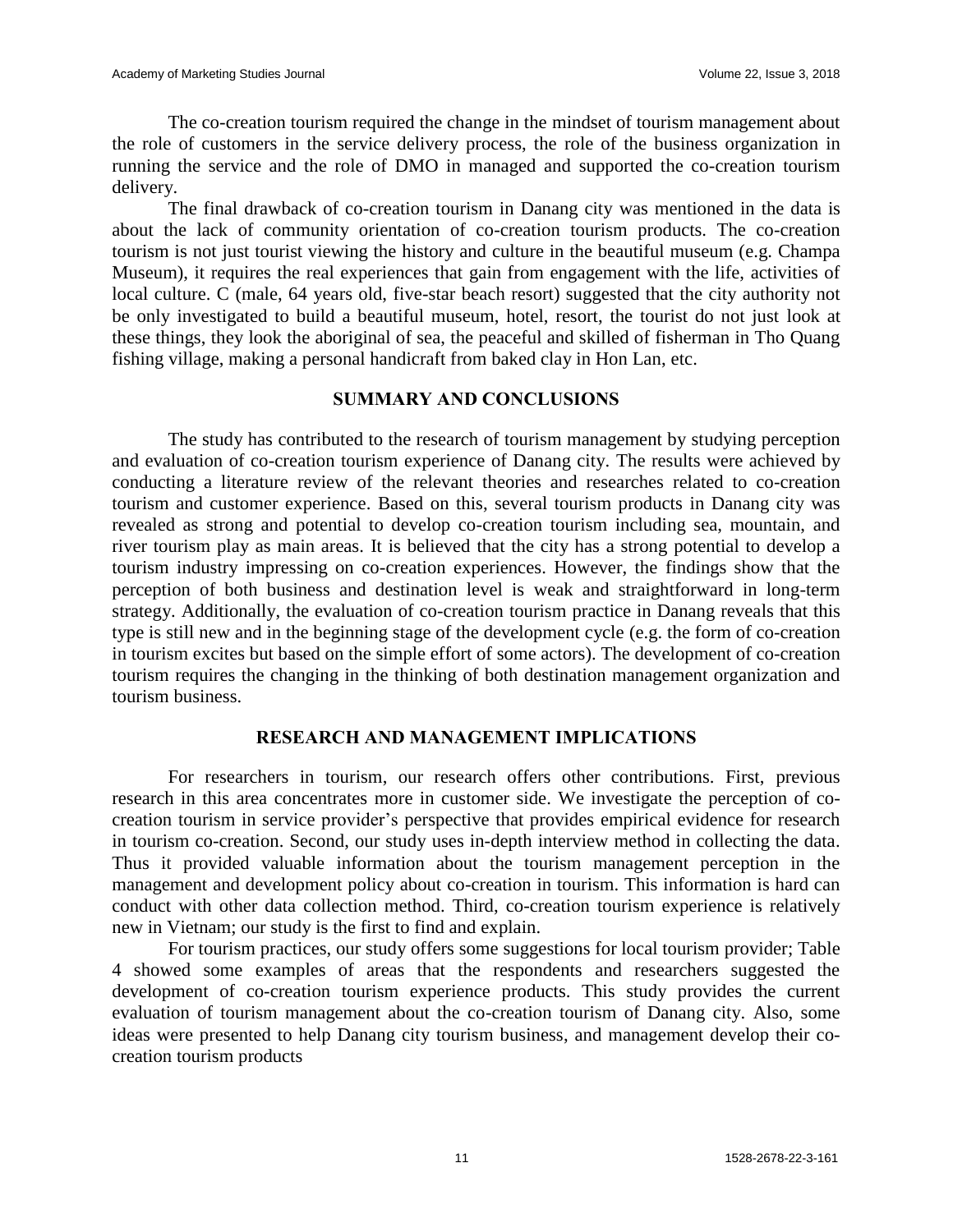| Table 4<br>EVALUATION OF CURRENT CO-CREATION TOURISM EXPERIENCES IN DANANG CITY AND                                                                                                                                                                                                                                                                                                                                                                                          |                                                                                                                                                                                                                                                                                              |                                                                                                                                                                                                                                                                                                                                                                                                                                                                                                                                                      |  |  |  |  |  |  |  |
|------------------------------------------------------------------------------------------------------------------------------------------------------------------------------------------------------------------------------------------------------------------------------------------------------------------------------------------------------------------------------------------------------------------------------------------------------------------------------|----------------------------------------------------------------------------------------------------------------------------------------------------------------------------------------------------------------------------------------------------------------------------------------------|------------------------------------------------------------------------------------------------------------------------------------------------------------------------------------------------------------------------------------------------------------------------------------------------------------------------------------------------------------------------------------------------------------------------------------------------------------------------------------------------------------------------------------------------------|--|--|--|--|--|--|--|
| <b>FUTURE SUGGESTIONS</b>                                                                                                                                                                                                                                                                                                                                                                                                                                                    |                                                                                                                                                                                                                                                                                              |                                                                                                                                                                                                                                                                                                                                                                                                                                                                                                                                                      |  |  |  |  |  |  |  |
| <b>of</b><br>Co-creation<br><b>Example</b><br>Some<br><b>Experience Tourism Products</b>                                                                                                                                                                                                                                                                                                                                                                                     | <b>Current Evaluation</b>                                                                                                                                                                                                                                                                    | <b>Suggestions</b><br>in<br>the<br>Some<br><b>Future</b>                                                                                                                                                                                                                                                                                                                                                                                                                                                                                             |  |  |  |  |  |  |  |
| Sea tourism                                                                                                                                                                                                                                                                                                                                                                                                                                                                  |                                                                                                                                                                                                                                                                                              |                                                                                                                                                                                                                                                                                                                                                                                                                                                                                                                                                      |  |  |  |  |  |  |  |
| Activities on the beach and under<br>the sea, such as diving, rowing,<br>water-skiing,<br>sailing,<br>fishing,<br>canoeing.                                                                                                                                                                                                                                                                                                                                                  | Already had, however, happen<br>$\bullet$<br>occasionally in small size.                                                                                                                                                                                                                     | Need to update to daily<br>$\bullet$<br>activities<br>and<br>give for<br>business to invest and run.                                                                                                                                                                                                                                                                                                                                                                                                                                                 |  |  |  |  |  |  |  |
| <b>Mountain tourism</b>                                                                                                                                                                                                                                                                                                                                                                                                                                                      |                                                                                                                                                                                                                                                                                              |                                                                                                                                                                                                                                                                                                                                                                                                                                                                                                                                                      |  |  |  |  |  |  |  |
| Tracking in Bach Ma National Park<br>$\bullet$<br>or Son Tra Mountain.<br>Mountaineering<br>Marble<br>in<br>Mountain.<br>Camping in mountains Wildlife<br>viewing tourism (e.g.,<br>restricted<br>animals like birds).                                                                                                                                                                                                                                                       | Individual and freelance hosted a<br>$\bullet$<br>tour only.<br>Recent years, attract tourists and<br>$\bullet$<br>local people, however, marketing<br>activities and the size still small.<br>Don't have in tourism area and<br>$\bullet$<br>activities are personal without<br>management. | Authority should have a<br>$\bullet$<br>guideline for these types of<br>activities.<br>Need to promote and connect<br>with<br>visiting<br>Marable<br>Mountain in a tour.<br>• Potentially and need to invest<br>in infrastructure to support a<br>group of tourist, diversity<br>activities<br>connect<br>with<br>protecting the environment.                                                                                                                                                                                                        |  |  |  |  |  |  |  |
| <b>River tourism</b>                                                                                                                                                                                                                                                                                                                                                                                                                                                         |                                                                                                                                                                                                                                                                                              |                                                                                                                                                                                                                                                                                                                                                                                                                                                                                                                                                      |  |  |  |  |  |  |  |
| Riverboat tour only in a part of Han<br>River (e.g., viewing the landscape,<br>eating on the boat).<br>Connecting with another river in the<br>using<br>system,<br>the<br>boat<br>as<br>transportation and develop<br>the<br>tourist places along both sides of the<br>historical<br>river.<br>The<br>places,<br>traditional handicraft villages, local<br>food villages and another tourism<br>place near the river can be<br>connected to develop new ways of<br>visiting. | Fewer activities on the boat,<br>$\bullet$<br>simple<br>viewing<br>less<br>tour,<br>attractive with tourists.<br>Not yet develop.<br>$\bullet$                                                                                                                                               | Develop river tourism that<br>$\bullet$<br>uses the boat<br>main<br>as<br>transportation<br>method<br>to<br>tourism places.<br>For example:<br>$\bullet$<br>+Han-Co Co River tour<br>visiting<br>local<br>handicraft<br>villages, Marable Mountain,<br>"Quan The Am" pagoda, K20<br>cultural village.<br>+Cu De-Truong Dinh River<br>tour visiting Nam O culture<br>area: Historical well, fish<br>sauce village, Temple of<br>Lady Bo Bo, Tomb ò Tien<br>Hien.<br>+Han-Tuy Loan River tour<br>visiting Cam Ne<br>Sedge<br>village, Tuy Loan Temple. |  |  |  |  |  |  |  |

# **LIMITATIONS AND FUTURE RESEARCH**

Finally, there are some limitations associated with this study. The qualitative interview has its drawback. The interpretation depends considerably on a researcher's skills and background. Therefore, there is no one truth or right result. Another limitation is that the study was conducted by researching only tourist experts who keep a management position in tourism organization both business level and authority level. As it was mentioned in the literature review, the tourist perspective of co-creation tourism should be studied to confirm that the perception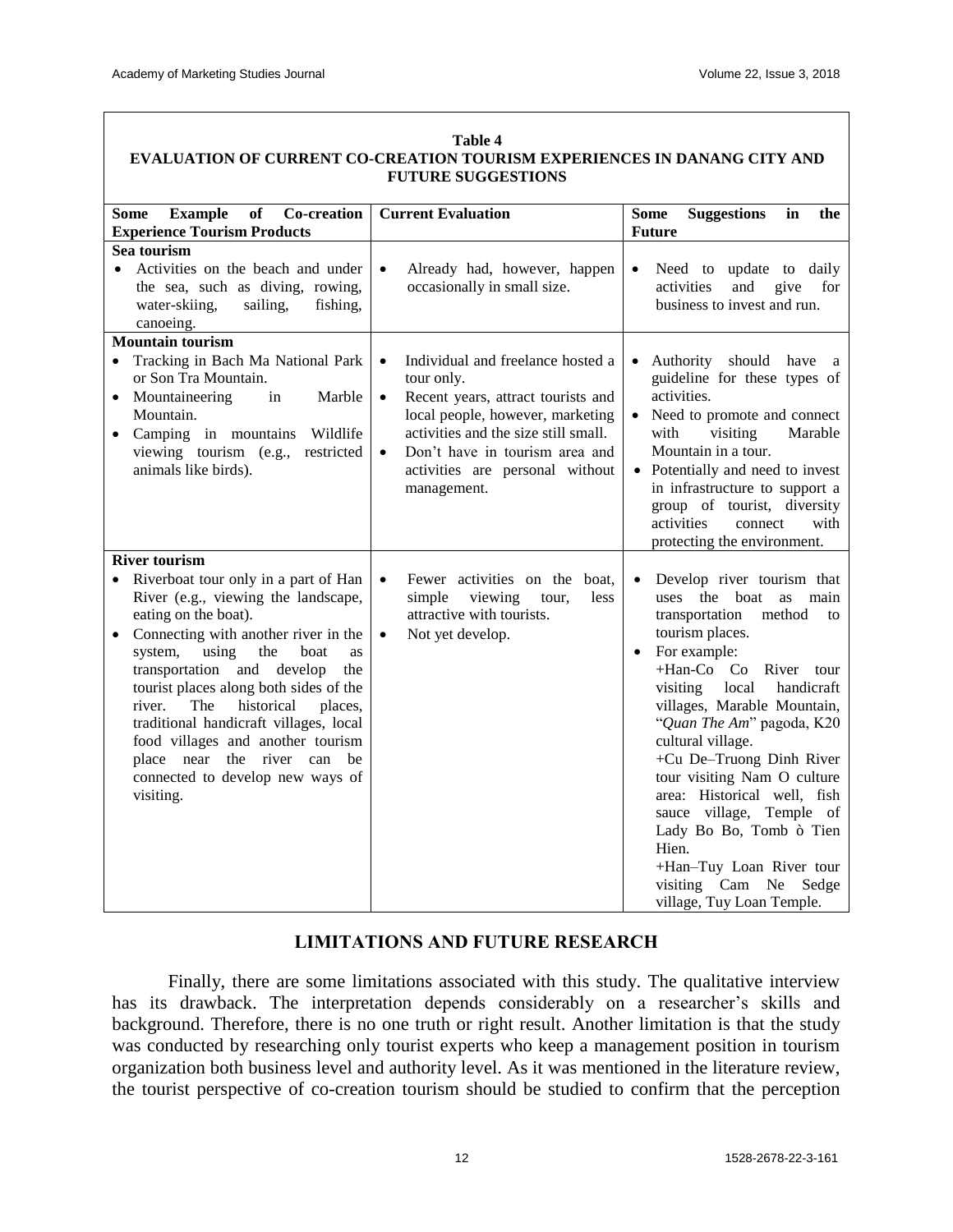and evaluation about co-creation tourism experiences in Danang city are the same with expert's view. It would be a benefit for local tourism in making the strategy that meets the expectation from all dimensions. Future research may use a quantitative method to re-examine in the large sample to confirm this study's results.

## **ACKNOWLEDGMENT**

This paper is a part of Research Project No. KT03 that was administrated by Ministry of Education and Training of Vietnam in 2017. Lead researcher is Assoc. Prof. Pham Thi Lan Huong.

## **CORRESPONDING AUTHOR**

Lan-Huong Thi Pham, Faculty of Marketing, University of Economics, The University of Danang; Email: [phamthilanhuong@due.udn.vn.](mailto:phamthilanhuong@due.udn.vn)

Bao Quoc Truong-Dinh, Faculty of Marketing, University of Economics, The University of Danang; Email: [baotdq@due.udn.vn.](mailto:baotdq@due.udn.vn)

#### **REFERENCES**

- Andrades, L., & Dimanche, F. (2014). Co-creation of experience value: A tourist behaviour approach. In M. Chen & J. Uysal (Eds.), *Creating Experience Value in Tourism* (pp. 95-112). London: CABI.
- Azevedo, A. (2009). *Designing unique and memorable experiences: Co-creation and the surprise factor*. Paper presented at the Proceedings of X Congresso Internacional de Turismo de Leiria e Oeste, Leiria, Portugal.
- Bertella, G. (2014). The co-creation of animal-based tourism experience. *Tourism Recreation Research, 39*(1), 115- 125.
- Bharwani, S., & Jauhari, V. (2013). An exploratory study of competencies required to co-create memorable customer experiences in the hospitality industry. *International Journal of Contemporary Hospitality Management, 25*(6), 823-843.
- Campos, A.C., Mendes, J., Valle, P.O.D., & Scott, N. (2016). Co-creation experiences: Attention and memorability. *Journal of Travel & Tourism Marketing, 33*(9), 1309-1336.
- Campos, A.C., Mendes, J., Valle, P.O.D., & Scott, N. (2018). Co-creation of tourist experiences: A literature review. *Current Issues in Tourism, 21*(4), 369-400.
- Chathoth, P., Altinay, L., Harrington, R.J., Okumus, F., & Chan, E.S. (2013). Co-production versus co-creation: A process based continuum in the hotel service context. *International Journal of Hospitality Management, 32*(1), 11-20.
- Ciasullo, M.V., & Carrubbo, L. (2011). Tourist systems co-creation exchanges: Service research and system thinking insights for destination competitiveness. In E. Gummesson, C. Mele, & F. Polese (Eds.), *System theory and service science: Integrating three perspectives in a new service agenda* (pp. 1-29).
- Dong, P., & Siu, N.Y.M. (2013). Servicescape elements, customer predispositions and service experience: The case of theme park visitors. *Tourism Management, 36*(1), 541-551.
- Eraqi, M.I. (2010). Co-creation and the new marketing mix as an innovative approach for enhancing tourism industry competitiveness in Egypt. *International Journal of Services and Operations Management, 8*(1), 76-91.
- Finn, M., Walton, M., & Elliott,W.M. (2000). *Tourism and Leisure Research Methods: Data Collection, Analysis and Interpretation*. Harlow: Pearson Education.
- Grissemann, U.S., & Stokburger,S. N.E. (2012). Customer co-creation of travel services: The role of company support and customer satisfaction with the co-creation performance. *Tourism Management, 33*(6), 1483- 1492.
- Haahti, A. (2006). Experience design management as creation of identity economies: Reflections from periphery on